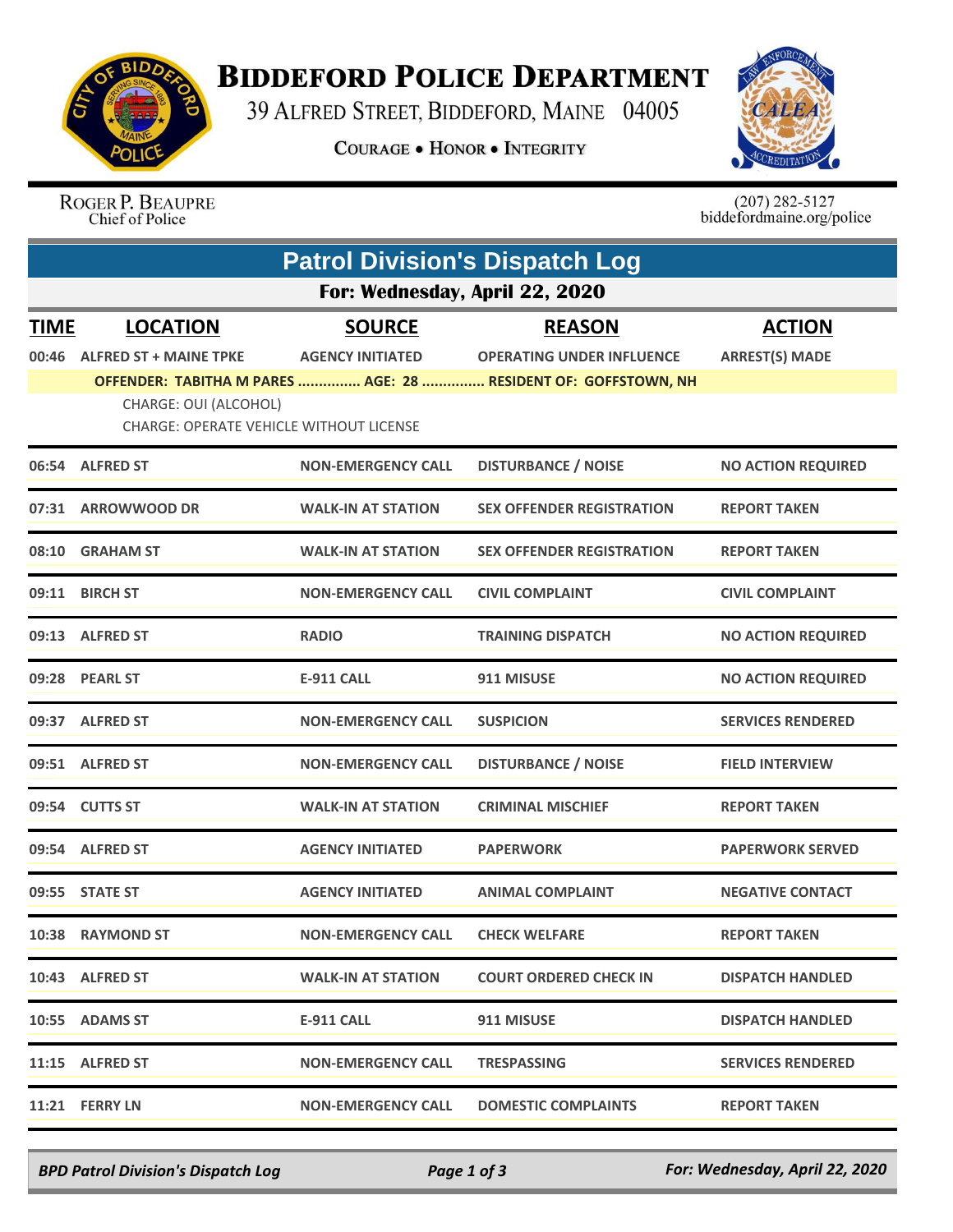| <b>TIME</b> | <b>LOCATION</b>                              | <b>SOURCE</b>                                                                                                       | <b>REASON</b>                                                                                          | <b>ACTION</b>                |
|-------------|----------------------------------------------|---------------------------------------------------------------------------------------------------------------------|--------------------------------------------------------------------------------------------------------|------------------------------|
|             | 11:51 ELM ST                                 | <b>E-911 CALL</b>                                                                                                   | 911 MISUSE                                                                                             | <b>SERVICES RENDERED</b>     |
|             | 12:08 WESTFIELD ST                           | <b>NON-EMERGENCY CALL</b>                                                                                           | <b>COMPLAINTS</b>                                                                                      | <b>SERVICES RENDERED</b>     |
|             | 12:16 MEDICAL CENTER DR                      | <b>NON-EMERGENCY CALL</b>                                                                                           | <b>TRESPASSING</b>                                                                                     | <b>GONE ON ARRIVAL</b>       |
|             | 12:28 ADAMS ST                               | <b>AGENCY INITIATED</b>                                                                                             | <b>ANIMAL COMPLAINT</b>                                                                                | <b>SERVICES RENDERED</b>     |
|             | 12:36 HORRIGAN CT                            | <b>NON-EMERGENCY CALL</b>                                                                                           | <b>SUSPICION</b>                                                                                       | <b>SERVICES RENDERED</b>     |
|             | 12:55 WESTFIELD ST                           | <b>RADIO</b>                                                                                                        | <b>SERVICE CALL</b>                                                                                    | <b>NO VIOLATION</b>          |
|             | 13:09 ALFRED ST                              | <b>AGENCY INITIATED</b>                                                                                             | <b>DISABLED VEHICLE</b>                                                                                | <b>SERVICES RENDERED</b>     |
|             | 13:14 BOULDER WAY                            | <b>NON-EMERGENCY CALL</b>                                                                                           | <b>EMERGENCY ORDER VIOLATION</b>                                                                       | <b>REFERRED OTHER AGENCY</b> |
|             | 13:19 CUTTS ST                               | <b>NON-EMERGENCY CALL</b>                                                                                           | <b>HARASSMENT</b>                                                                                      | <b>SERVICES RENDERED</b>     |
|             | 13:38 RAYMOND ST                             | <b>E-911 CALL</b>                                                                                                   | 911 MISUSE                                                                                             | <b>WARNING ISSUED</b>        |
|             | 13:42 WASHINGTON ST                          | <b>NON-EMERGENCY CALL</b>                                                                                           | <b>SUSPICION</b>                                                                                       | <b>UNFOUNDED</b>             |
|             | 13:52 ALFRED ST<br>CHARGE: CRIMINAL MISCHIEF | E-911 CALL<br>CHARGE: OPERATING WHILE LICENSE SUSPENDED OR REVOKED<br>CHARGE: THEFT BY UNAUTHORIZED USE OF PROPERTY | <b>MOTOR VEHICLE THEFT</b><br>OFFENDER: STERLING CLYDE ELLINGWOOD  AGE: 36  RESIDENT OF: BIDDEFORD, ME | <b>REPORT TAKEN</b>          |
|             | 14:05 ALFRED ST                              | <b>WALK-IN AT STATION</b>                                                                                           | <b>COURT ORDERED CHECK IN</b>                                                                          | <b>SERVICES RENDERED</b>     |
|             | 14:07 HILLS BEACH RD                         | <b>NON-EMERGENCY CALL</b>                                                                                           | <b>SCAM</b>                                                                                            | <b>SERVICES RENDERED</b>     |
|             | 16:00 ADAMS ST                               | <b>NON-EMERGENCY CALL</b>                                                                                           | <b>CHECK WELFARE</b>                                                                                   | <b>SERVICES RENDERED</b>     |
|             | 16:02 PIERSONS LN                            | <b>NON-EMERGENCY CALL</b>                                                                                           | <b>SUSPICION</b>                                                                                       | <b>SERVICES RENDERED</b>     |
|             | 16:23 STATE ST                               | <b>AGENCY INITIATED</b>                                                                                             | <b>ARTICLES LOST/FOUND</b>                                                                             | <b>REPORT TAKEN</b>          |
|             | 17:18 STATE ST                               | <b>AGENCY INITIATED</b>                                                                                             | <b>ARTICLES LOST/FOUND</b>                                                                             | <b>REPORT TAKEN</b>          |
|             | <b>17:18 PINE ST</b>                         | <b>E-911 CALL</b>                                                                                                   | <b>MEDICAL W/ ASSIST</b>                                                                               | <b>TRANSPORT TO HOSPITAL</b> |
|             | 17:36 OAK ST                                 | <b>NON-EMERGENCY CALL</b>                                                                                           | <b>JUVENILE OFFENSES</b>                                                                               | <b>SERVICES RENDERED</b>     |
|             | 17:41 ALFRED ST                              | <b>WALK-IN AT STATION</b>                                                                                           | <b>PAPERWORK</b>                                                                                       | <b>PAPERWORK SERVED</b>      |
|             | 18:16 PIERSONS LN                            | <b>NON-EMERGENCY CALL</b>                                                                                           | <b>TRESPASSING</b>                                                                                     | <b>SERVICES RENDERED</b>     |
|             | 18:43 SOUTH ST                               | <b>NON-EMERGENCY CALL</b>                                                                                           | <b>CHECK WELFARE</b>                                                                                   | <b>NEGATIVE CONTACT</b>      |

*BPD Patrol Division's Dispatch Log Page 2 of 3 For: Wednesday, April 22, 2020*